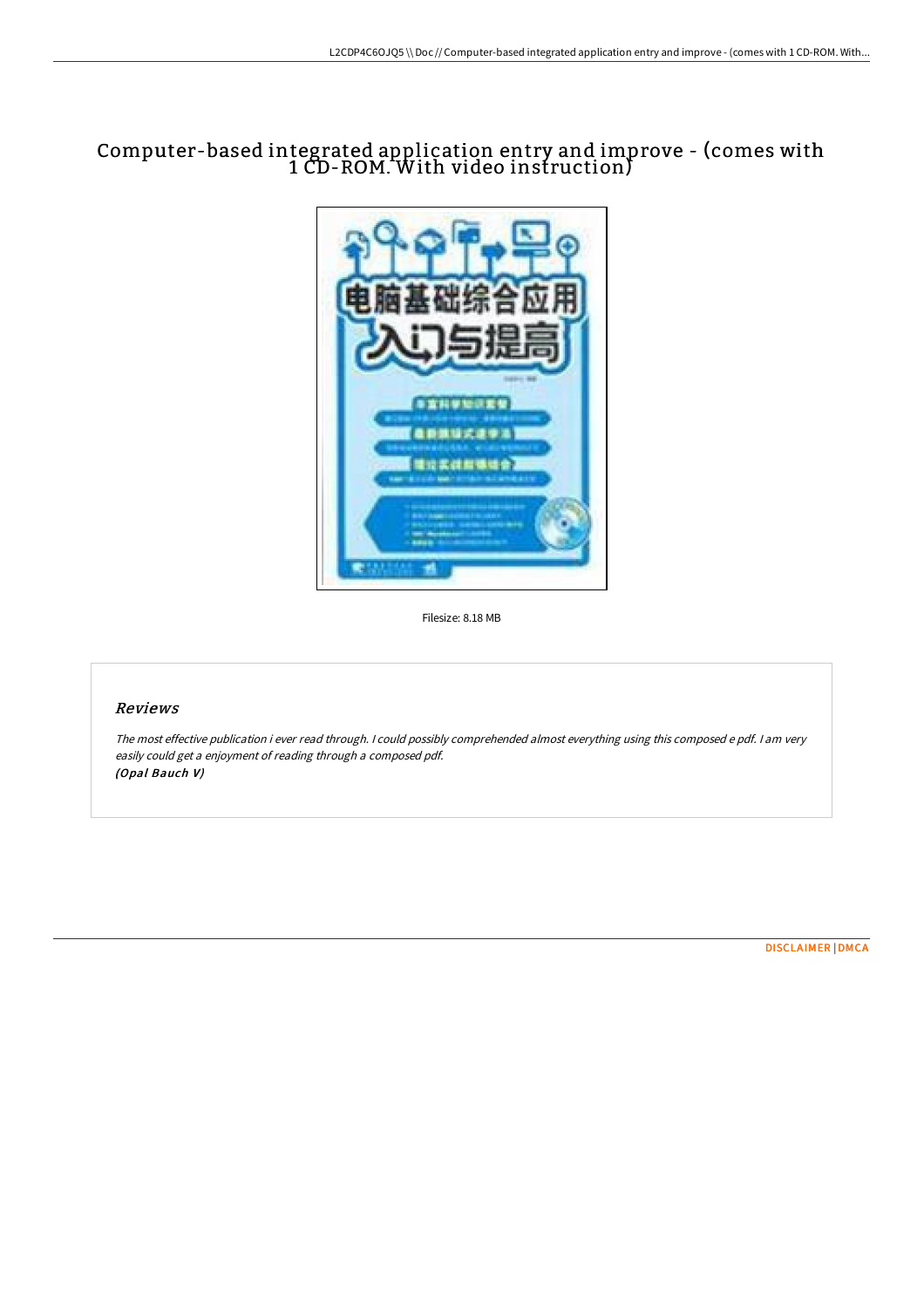## COMPUTER-BASED INTEGRATED APPLICATION ENTRY AND IMPROVE - (COMES WITH 1 CD-ROM. WITH VIDEO INSTRUCTION)



paperback. Book Condition: New. Ship out in 2 business day, And Fast shipping, Free Tracking number will be provided after the shipment.Pages Number: 358 Publisher: China Youth Publishing House Pub. Date :2008-11-1. Contents: WindowsVista Quick Start Quick Start 1.1 WindowsVista version 1.1.1 version 1.1.2 is suitable for home users. corporate users version 1.2 user's full Experience 1.1.2.1 new interface a WirldowsAero1.2.2 Wit7dows Sidebar and gadgets 1.2.3 IntemetExplorer7.01.2.4 WindowsFlip3D1.2.5 Parental Control 1.3 Hardware Requirements 1.3.2 Installation WindowsVista1.3.1 WinddowsVista version 1.4 installed WindowsVistaUItimate startup and shutdown WindowsVista1. 4.1 1.4.2 Turn off the computer to start the computer to improve classroom 1.5 WindowsVista Welcome Center 1.6 uses a key to restore the backup to restore the system to use a key to restore 1.6.1 1.6.2 backup system restore to restore the system to use a key example succinctly 1.7 upgrade from XP to Vista1. 8 transfer files and settings to enhance skills: results view system information and acceptance: Start your computer and transfer files the application close and Vista Quick Start function to set the system 2.1 2.2 built-in desktop icon shortcuts to create and organize 2.2.1 create a desktop shortcut icon icon 2.2.2 Arrange Desktop Icons 2.3 WindowsVista hide taskbar quick launch bar 2.3.1 2.3.2 2.3.3 to the notification area to keep clean in the taskbar address bar 2.4 Start menu 2.4.1 in the default menu to add Run command 2.4.2 to add the traditional menu shortcut to the program window related operations 2.5 2.5.2 2.5.1 maximized window to resize the window 2.6.1 2.6 Restart the computer using the restart command to press the reset button 12 2.6 order to improve classroom windows 2.7 2.7.1 2.7.2 overlay windows side by side display window to hide the taskbar instance succinctly 2.8 2.9 display the Quick Launch bar and add program icons to adjust...

E Read [Computer-based](http://albedo.media/computer-based-integrated-application-entry-and-.html) integrated application entry and improve - (comes with 1 CD-ROM. With video instruction) **Online** 

 $\mathbb{R}$ Download PDF [Computer-based](http://albedo.media/computer-based-integrated-application-entry-and-.html) integrated application entry and improve - (comes with 1 CD-ROM. With video instruction)